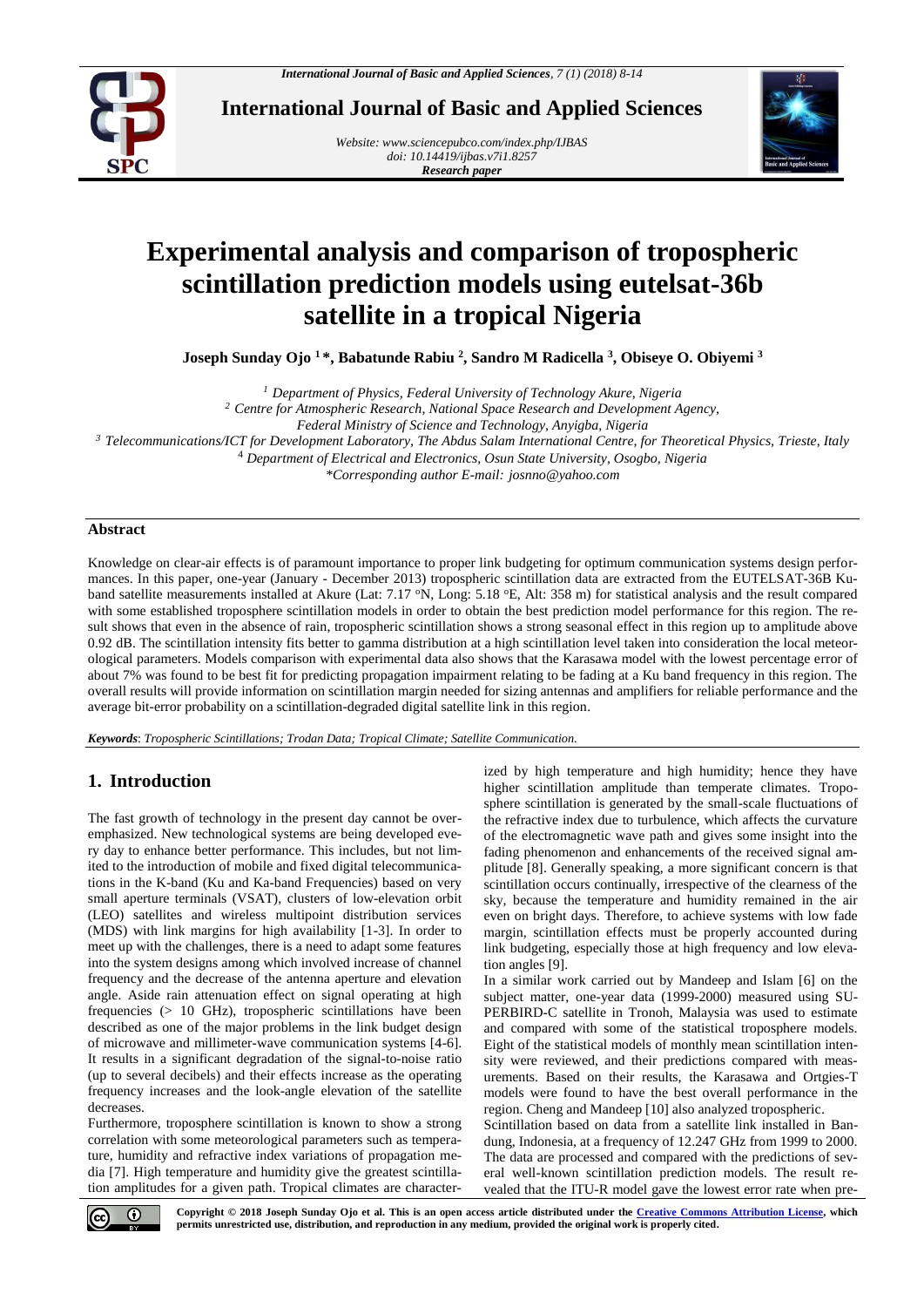dicting the scintillation intensity for fade at 4.68%. These two results, among others [3 -5] indicated that there is no universal model, especially in the tropical regions due to the variation of the meteorological parameters. Hence, generalizing signal degradation arising from the clear-air effect may either underestimate or overestimate the link budgeting needed in the design of satellite communication systems. Although this paper used the method earlier adopted by [6] and [10], the differences lie in the usage of the entirely new measurement site with different meteorological parameters, different years of measurements, different satellite look angle and the type of rain gauge used.

The subject matter has also started receiving attention in Nigeria. For example, in the work carried out by Agunlejika et al. [11] on the subject matter, scintillation prediction over some randomly selected cities was estimated based only on ITU model. However, the result was never tested with any real-time experimental measurement.

In this study, we have estimated and compare the level of troposphere scintillation that could be encountered through the Earth– space links in a tropical climate based on characterization and analysis of time series EUTELSAT-36B Ku-band satellite signal and make a comparison with the existing scintillation prediction models. The models are used as an interaction tool between microwave radiations and turbulent medium to evaluate the received scintillation power and its spectrum in a given frequency band and for a given elevation angle [12] and to also propose which of them will fit the region under consideration. The troposphere scintillation models are deduced based on local meteorological data namely: temperature (t), pressure (P) and relative humidity (H) obtained from the databank of the Tropospheric Data Acquisition Network (TRODAN) ground observation measurement.

The remaining part of this paper is organized as follows. Section 2 gives the overview of some scintillation prediction models. This is followed by information on experimental setup and data processing in section 3. Section 4 provides detailed results and discussion. Finally, Section 5 concluded.

# **2. Overview of some scintillation prediction models**

A detailed estimation of the accessibility of a satellite connection can be obtained based on the knowledge about the distribution of scintillation intensities, which expresses the level of scintillation amplitude fluctuation. There exist several models for predicting troposphere scintillation based on meteorological measurement. Among the numerous models, we have selected four prediction models for this study: Otung [13], Van de Kamp [14], Karasawa [15], and ITU-R P. 618-12 [16]. The models were selected based on their correlation with the wet refractive index value and the ability to predict long-term distribution propagation signals. The major parameters used by most of these models are as follows:  $\sigma_{ref}$ is the standard deviation of the signal amplitude.  $G(x)$  is an antenna averaging factor,  $\theta$  represents the path elevation angle. F is the operational frequency. Nwet represents the wet term of the troposphere refractivity (3.73 x  $10^5$ e/T<sup>2</sup>), e and T are the water vapor pressure (mb) and absolute ambient temperature averaged over the period (> one month), D is the diameter of the earth-station antenna (m), η It represents the antenna efficiency, and p is the percentage of time (%)- all these parameters are readily available. Each model gives the value of the scintillation parameter exceeded on a given satellite link during p% of the period.

# **2.1. ITU-R model**

The ITU-R scintillation model based on measurements and theoretical frequency dependence and aperture averaging effects, estimates the average scintillation intensity in terms of the standard deviation of the deviation of signal fluctuation due to scintillation,  $\sigma$  asi over a minimum period than one month. The model is represented as:

$$
\sigma_{\scriptscriptstyle \alpha i} = \frac{\sigma_{\scriptscriptstyle \alpha i} f^{\scriptscriptstyle \gamma n_2} g(x)}{\left(\sin \theta\right)^{12}} \tag{1}
$$

Where

$$
\sigma_{\text{ref}} = 3.6 \times 10^{-3} + 1.03 \times 10^{-4} N_{\text{net}} \tag{2}
$$

$$
g(x) = \left\{ 3.86(x^2 + 1)^{1/12} \sin\left[\frac{11}{6}\arctan(1/x)\right] - 7.08x^{5/6} \right\}^{1/2}
$$
 (3)

$$
x = 0.058k (D\eta)^2 / L \tag{4}
$$

$$
L = 2h / \sqrt{\sin^2(\theta) + (2h / \text{Re})} + \sin(\theta)
$$
 (5)

Other parameters are  $h = 1000$  m is the height of the turbulent, Re  $\sim$  8.5 x 10<sup>6</sup> m is the effective Earth radius and k are the wave number  $(m^{-1})$ .

Hence, scintillation fading A (p) can be obtained for  $0.01 < p < 50$ as:

$$
A(p) = \sigma_{\text{as}} \begin{pmatrix} -0.061(\log_{10} p)^3 + 0.072(\log_{10} P)^2 \\ -1.7(\log_{10} p) + 3.0 \end{pmatrix}
$$
 (6)

#### **2.2. Otung model**

This model is based on the modification of ITU-R Model by considering the theoretical dependence of  $\sigma$  asi on  $\theta$  as sin  $(\theta)^{-11/12}$ . Thus transforming equation (1) as:

$$
\sigma_{\scriptscriptstyle \alpha i} = \frac{\sigma_{\scriptscriptstyle \alpha f} f^{\scriptscriptstyle \gamma \scriptscriptstyle 112} g(x)}{\left(\sin \theta\right)^{\frac{11}{12}}} \tag{7}
$$

Thus, scintillation fading A (p) and enhancement E (p) for signal level can be obtained respectively as:

$$
A(p) = 3.6\sigma_{\text{as}} \exp\left(-\frac{9.5 \times 10^{-4}}{p} - \left[0.4 + 0.002p\right] \ln(p)\right) \tag{8}
$$

$$
E(p) = 3.17 \sigma_{\text{at}} \exp(-9.5 \times 10^{-4} p - [0.272 + 0.004 p] \ln(p))
$$
 (9)

#### **2.3. Van de kamp model**

The Van de Kamp slightly modifies the ITU-R Model as represented by:

$$
\sigma_{\scriptscriptstyle \alpha i} = \sigma_{\scriptscriptstyle \alpha j} f^{\scriptscriptstyle \alpha 15} \frac{g(x)}{\left(\sin \theta\right)^{\scriptscriptstyle 13}} \tag{10}
$$

Also, scintillation fading A  $(p)$  and enhancement E  $(p)$  for signal level can be obtained respectively as:

$$
A(p) = a_{\scriptscriptstyle 1}(p)\sigma_{\scriptscriptstyle a\bar{\scriptscriptstyle a}} + a_{\scriptscriptstyle 2}(p)\sigma^2_{\scriptscriptstyle a\bar{\scriptscriptstyle a}} \tag{11}
$$

$$
E(p) = a_1(p)\sigma_{\scriptscriptstyle{\text{ai}}} + a_2(p)\sigma_{\scriptscriptstyle{\text{ai}}}^2 \tag{12}
$$

Where

$$
a_{1}(p) = -0.0515(\log p)^{3} + 0.206(\log p)^{2} - 1.81(\log p) + 2.81
$$
 (13)

$$
a_{2}(p) = -0.172(\log p)^{2} - 0.454(\log p) + 0.274
$$
 (14)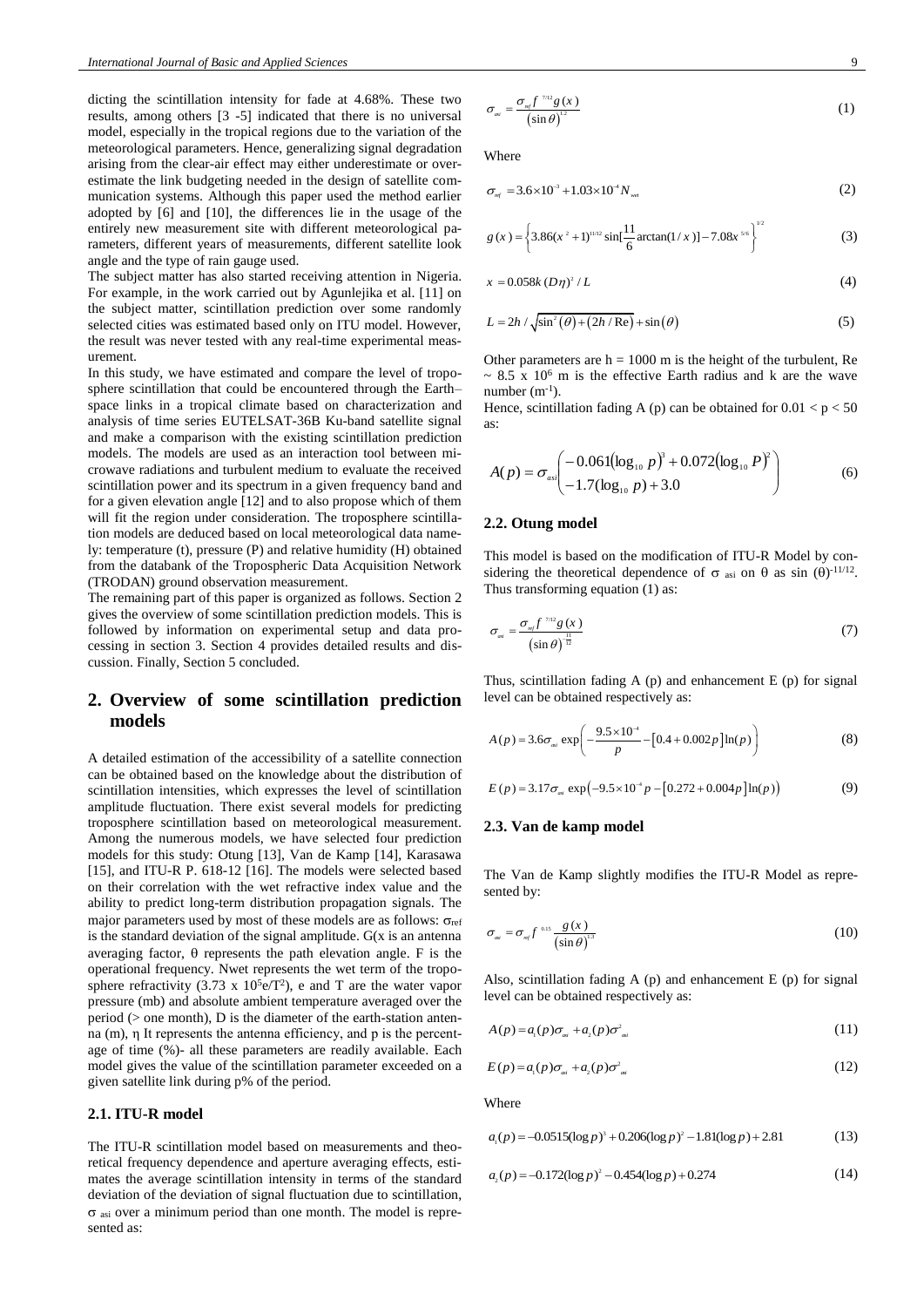#### **2.4. Karasawa model**

The Karasawa model for the predicted scintillation intensity is given as:

$$
\sigma_{_{asi}} = \frac{\sigma_{_{n}} f^{^{0.45}} \sqrt{G(D_{a})}}{\sin(\theta)^{13}} \qquad \text{For } \theta > 5^{\circ} \tag{15}
$$

Where  $\sigma_n$  is the normalized intensity and G (D<sub>a</sub>) is the antenna aperture averaging factor given by:

$$
G(D_a) = \begin{cases} 1.0 - 1.4 \frac{D_a}{2\sqrt{\lambda L}} & ; 0 \le \frac{D_a}{2\sqrt{\lambda L_a}} \le 0.5\\ 0.5 - 0.4 \frac{D_a}{2\sqrt{\lambda L}} & ; 0.5 \le \frac{D_a}{2\sqrt{\lambda L_a}} \le 1.0\\ 0.1 & ; 0 \le \frac{D_a}{2\sqrt{\lambda L_a}} \le 0.5 \end{cases} \tag{16}
$$

And

$$
\sigma_n = 3.42 \times 10^{-3} + 1.1856 \times 10^{-4} N_{\text{wet}} \tag{17}
$$

Where  $\lambda$  is the wavelength in m,  $D_a$  is the effective antenna diameter and  $L_d$  is the distance of the turbulent part of the path given as:

$$
L_{d} = 2 \frac{h}{\sqrt{\sin^{2} \theta + 2 \frac{h}{\text{Re}} + \sin \theta}}
$$
(18)

The corresponding signal fading is given as:

$$
A(p) = \sigma_{\text{as}} \begin{pmatrix} -0.06(\log_{10} p)^3 + 0.08(\log_{10} P)^2 \\ -1.25(\log_{10} p) + 2.67 \end{pmatrix} \text{ For } 0.01 < p < 50 \tag{19}
$$

While the signal enhancement can be expressed as:

$$
E(p) = \sigma_{\text{as}} \begin{pmatrix} -0.06(\log_{10} p)^3 + 0.072(\log_{10} P)^2 \\ -1.7(\log_{10} p) + 3.0 \end{pmatrix}
$$
 (20)

#### **3. Experimental set-up and data processing**

The experimental site is at the Federal University of Technology, Akure FUTA (Lat: 7.17 °N, Long: 5.18 oE, Alt: 358 m), Nigeria. The meteorological data measured from January 2012 to December 2013 was obtained from the databank of the Tropoxspheric Data Acquisition Network (TRODAN) propagation measurement. TRODAN formerly known as Nigeria Environmental and Climatic Observatory Program (NECOP) is a project that was set up to monitor the lower atmosphere. The lower atmosphere is a region which covers from the surface of the Earth to the altitude of about 11 km. This project is designed to collect and provide real-time meteorological data from different locations across Nigeria using automatic weather stations for the purpose of research and development [17]. The automatic weather stations comprise of sensors in unit that measured soil moisture content (volume of water), wind speed and wind direction, air and soil temperature, relative humidity, rain rate among others. Detailed description about the TRODAN set-up is available in [17], [18]. The meteorological variables needed in this work are the water vapour pressure (mb) and absolute ambient temperature averaged over the period of each month for the determination of the wet term of the troposphere refractivity. Manual sorting was carried out on raining events based on 0.2 mm tipping bucket rain gauge which is time synchronized measurement [8].

The beacon experimental data were extracted from a 12.245 GHz Ku-band signal EUTELSAT 36B measurements installed at an elevation angle of  $42^{\circ}$  and at a sampling rate of 1 Hz. A small integration time of 1 Hz is chosen to sufficiently characterize troposphere scintillation as reported in the work of Cheng and Mandeep [10]. The 0.6 m offsetted parabolic dish antenna of the beacon measurement was fixed upon a pole in a fenced area besides Physics building of the University. Sampling of the received signal at every 0.1 s was done using the spectrum analyser placed inside the Communication Research Laboratory (CRL). The whole measurement spans between January and December 2013 and comprises both the rainy and dry season months. During the observation period, the availability of data was about 96.8%. The remaining 3.2% of unavailability of the data was due to system maintenance.

As reported in [15], scintillation usually occurs irrespective of whether the sky is clear or rainy. During rainy periods, the level at which signal fluctuates as a result of troposphere scintillation usually accompanied signal-level attenuation due to rain, non-rain events were separated from the rain events in the experimental data. In addition, any spurious samples resulting from loss of lock due to the satellite propellant saving option and satellite movement were visually removed from the raw data [6].

The analysis of the scintillation intensity reported in this paper is estimated based on the standard deviation of the amplitude fluctuations integrated over 1 min. The beacon level is displayed in dB in a real time on the Sat link meter and subsequently stored in the hard disk. To achieve better spectral analysis, the data were extracted by passing through a fifth-order high-pass Butterworth filter with a 0.04-Hz cut-off frequency. After the filtering process, the resulting data consists of positive (enhancement) and negative (fade) scintillation amplitude fluctuations above the mean level [19], [20]. Performance evaluation of each of the scintillation models is therefore tested based on the fractional percentage error.

# **4. Analysis and results**

This section gives a comprehensive analysis of the distribution of scintillation intensity and relates it to peak to peak at scintillation amplitude fluctuations. Many useful findings about the probability distribution of intensity and the seasonal and diurnal pattern of scintillation are reported.

## **4.1. Analysis and characterization of clear-sky scintillation**

Analysis and characterization of the results of clear-sky scintillation is presented throughout this section.

#### **4.1.1. Time series analysis of clear-sky scintillation**

Figure 1 shows a typical signal level variation of troposphere scintillation by the broadcasting satellite at 12.245 GHz. The scintillation level of about 1.6 dB peak-to peak (pp) was obtained with a peak extracted variance of about -0.15 dB2. The dynamic of the clear sky could be seen based on the 0 dB in the plot. The rapid fluctuation in the Earth-space signal tends to be enhanced by the atmospheric turbulent, especially the cloud liquid water and this could lead to scintillation. The fluctuation observed in figure 1 shows a clear influence of rain-induced attenuation in the troposphere scintillation time series. However, using the cut-off frequency of 40 mHz as presented in figure. 2, the actual effect of scintillation with the absence of rain-induced attenuation could be seen. The results will assist in the designing an adaptive algorithm for power control, coding rate technique as well as other countermeasures for microcell diversity [13].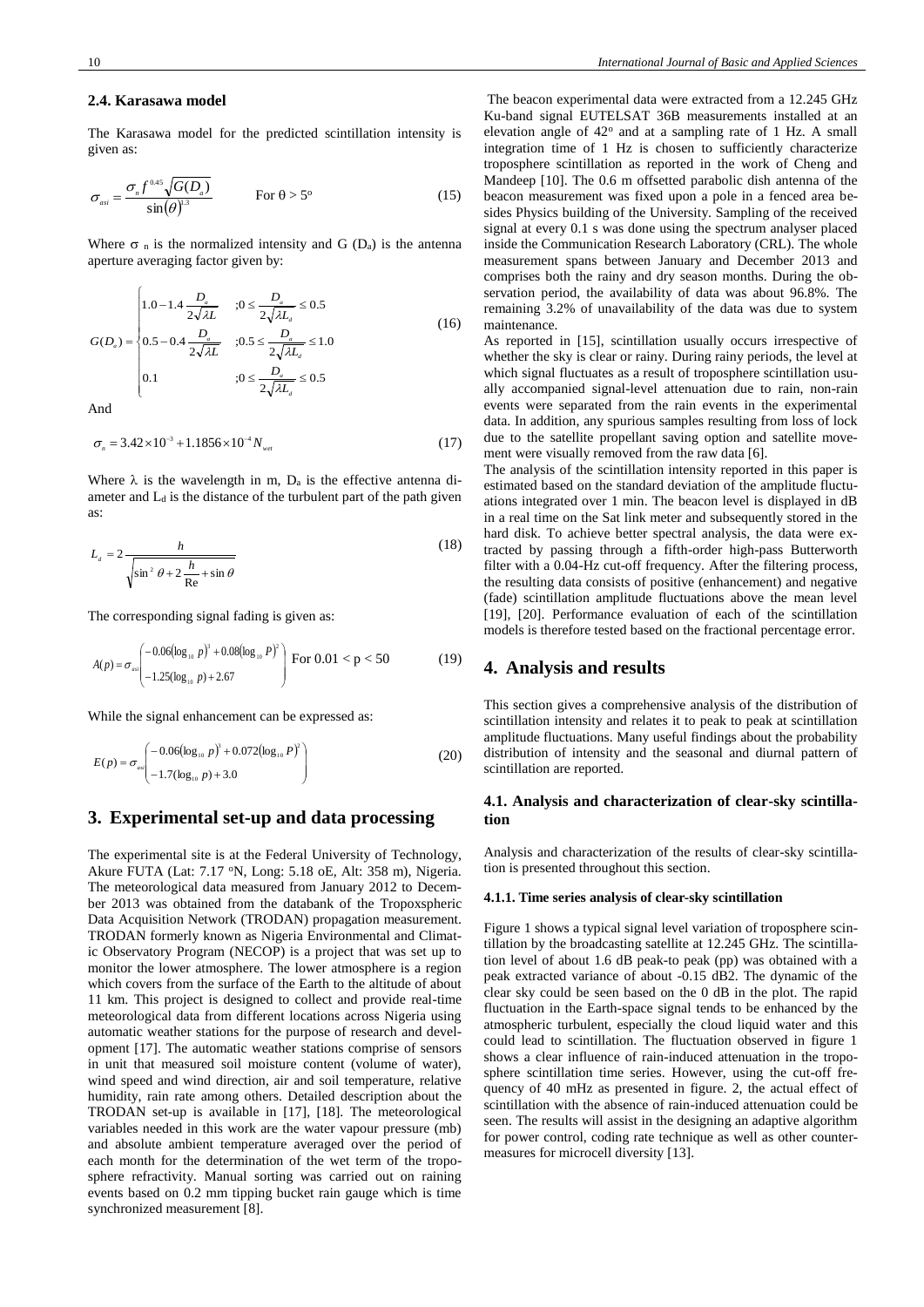

**Fig. 1:** Typical Example of Tropospheric Scintillation Observed with A Cutoff Frequency of 4-MHz for 120 Min.



**Fig. 2:** Typical Example of Tropospheric Scintillation Observed with A Cutoff Frequency of 40-MHz for 100 Min.

#### **4.1.2. Probability distribution of tropospheric scintillation**

A probability density function presents how likely to observe a specific value at any given point for any random variable. It also gives the ability to predict the expected value of any process at any given time. Two probability distribution functions commonly used are considered throughout this work namely: the log-normal distribution and the gamma distribution models.

For the log-normal distribution, a positive random value as the scintillation amplitude  $\chi$  is said to be log-normally distributed if the logarithm of  $\chi$  is normally distributed [21],

$$
\ln\left(\chi\right) \sim N(\mu, \sigma^2) \tag{21}
$$

If  $\phi$  and  $\eta$  represents the cumulative probability distribution function and the probability density function respectively for N (0.1) distribution then, the probability density distribution can be obtained follows:

$$
f\chi(x) = \frac{d}{dx}pr(\chi \le x) = \frac{d}{dx}pr(\chi \le x \ln)
$$
 (22)

$$
= \frac{d}{dx} \phi \left( \frac{\ln x - m}{\sigma} \right) \tag{23}
$$

$$
= \eta \left( \frac{\ln x - m}{\sigma} \right) \frac{d}{dx} \left( \frac{\ln x - m}{\sigma} \right) \tag{24}
$$

$$
= \eta \left( \frac{\ln x - m}{\sigma} \right) \frac{1}{\sigma x} \tag{24}
$$

$$
= \frac{1}{\alpha \sqrt{2\pi}} \exp\left[\frac{1}{2} \left(\frac{\ln x - m}{\sigma}\right)^2\right] x > 0
$$
 (25)

For the cumulative distribution function, the variable function is given as:

$$
F\chi(x) = \phi\left(\frac{\ln x - m}{\sigma}\right) \tag{26}
$$

Where  $\phi$  is the cumulative distribution function for a standard normal distribution representing N (0.1). Equation (26) can also be expressed as:

$$
F\chi(x) = \left[1 + erf\left(\frac{\ln x - m}{\sigma\sqrt{2}}\right)\right] = \frac{1}{2} erfc\left(\frac{\ln x - m}{\sigma\sqrt{2}}\right)
$$
 (27)

Where erfc is the complementary error function.

Gamma distribution contains wide range of specific distributions with the probability density function for scintillation amplitude  $\chi$ is given as:

$$
f\chi(x) = \frac{\beta^{\alpha}}{\Gamma(\alpha)} x^{\alpha - 1} e^{-\beta x} \text{ For } x > 0 \text{ and } \alpha, \beta > 0
$$
 (28)

Where  $\Gamma(\alpha)$  is a complete gamma function.

Also, the cumulative distribution function is expressed as;

$$
F\chi(x) = \frac{1}{\Gamma(\alpha)}\gamma(\alpha,\beta x)
$$
\n(29)

Where  $\gamma(\alpha, \beta x)$  is the incomplete gamma function. The parameters  $\alpha$  and  $\beta$  are related to standard deviation, mean and variance as:

$$
\beta = \frac{m}{\sigma^2} \text{ And } \alpha = \left(\frac{m}{\sigma}\right)^2 \tag{30}
$$

Where m and  $\sigma$  are the measured mean and standard deviation of  $\chi$  respectively.

Figure 3 presents the long-term probability density function (pdf) of scintillation amplitude series extracted using a high-pass filter cutoff frequency, fc of 0.04-Hz for the period under review. Although both lognormal and gamma distributions show similar shapes, the gamma model proved to provide a good performance for the scintillation amplitude while the lognormal departs from the pdf-measured scintillation intensity. It could also be seen that the pdf has a positive skew for a long-term observational period, especially for the strongest intensities. This should be expected due to the absence of rain as a result of the cumulus clouds that lead to a burst of strong scintillation during the event of cumulus clouds across the path [10]. The information from the pdf scintillation amplitude may assist to derive the probability of average biterror on the scintillation-fading digital satellite link in the region [13], [22].



**Fig. 3:** Long –Term Probability Distribution of Scintillation Amplitude.

### **4.1.3. Monthly and annual analysis of tropospheric scintillation**

Figure 4 presents the monthly mean value of measured scintillation intensity,  $\sigma_{ref.}$  It is estimated by calculating the standard deviation of the signal amplitude over an one-minute interval from the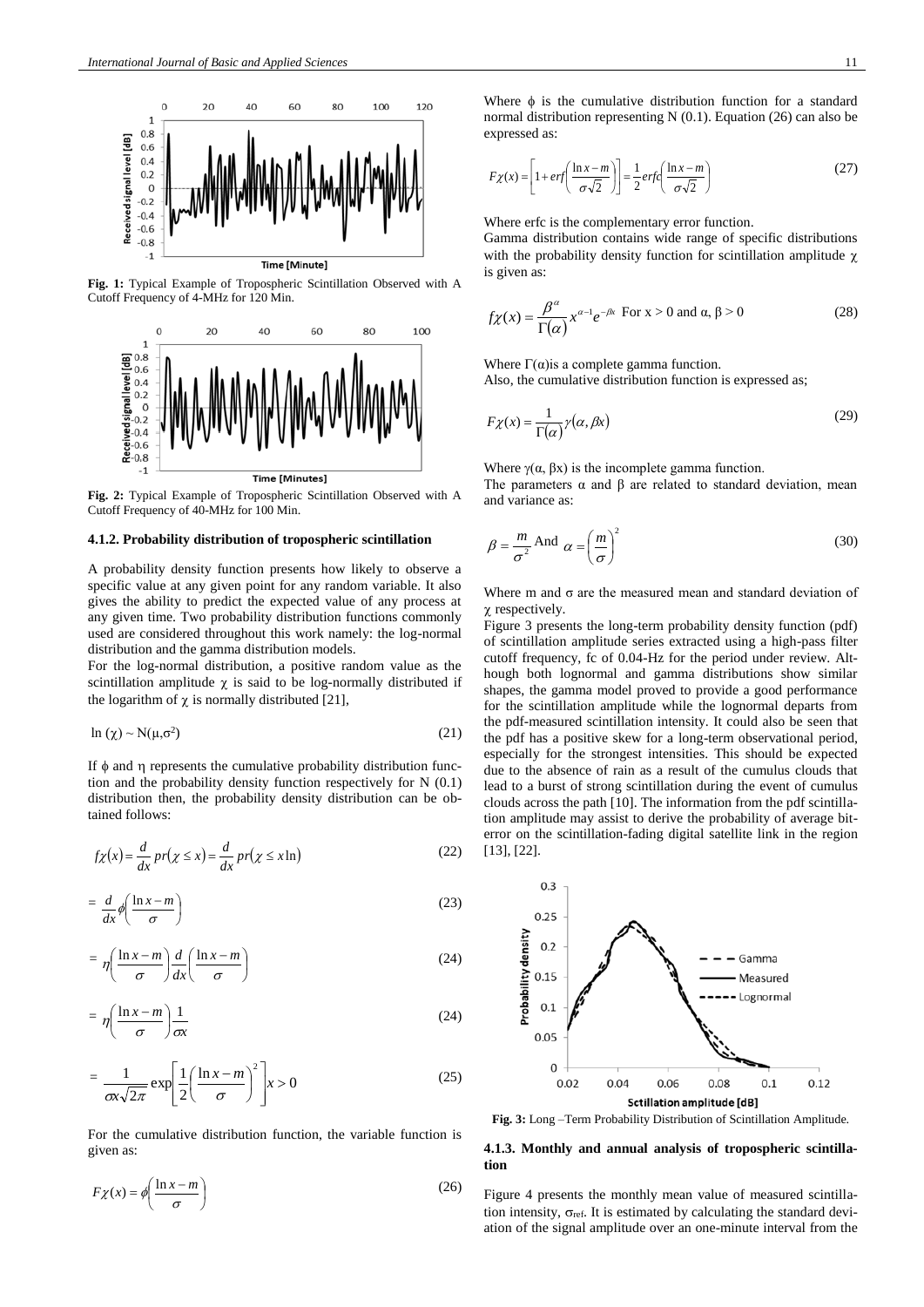attenuation of time series. The mean value scintillation intensity is generally stronger in wet seasons than dry season. The fact remains that the mean monthly scintillation intensity depends on the wet term of the troposphere refractivity  $N_{wet}$  -see equation (2) under section 2.1. The value reaches a maximum of 0.07 dB in October and followed by 0.065 dB in July.

The monthly maximum of measured scintillation intensity is also presented in figure 5. More usually, the average scintillation intensity has generally stronger influence in the dry season than wet season. The scintillation intensity reaches the maximum of 2.2 dB in November and following by 1.9 dB in January.



**Fig. 4:** Monthly Mean Values of Measured Scintillation Intensity.



**Fig. 5:** Monthly Maximum Occurrence of Measured Scintillation Intensity.

The cumulative distribution functions (CDF) of the scintillation enhancement amplitude (positive log-amplitude) and fade amplitude (negative log-amplitude) is presented in figure.6. The longterm scintillation amplitude is processed only during clear-sky events. The negative signal deviations or fade amplitude is averagely larger than the positive log-amplitude enhancement because of the large signal fluctuations caused by the refractive index in homogeneities impacted by strong atmospheric turbulence in the clouds as the signal propagates through the troposphere. The fade signal level deviates from the enhancement level at 0.7% of time and the magnitude increases towards the lower time percentages. The deviation may be due the presence of the cloud liquid water along the propagation path, and the commencement of the formation of convective rain type [23].



#### **4.2. Performance of scintillation models**

Figure 7 (a and b) shows the comparison of the measured data with the predicted model for fade and enhancement level respectively. The comparison is to understand the limits of each prediction model and the degree of the applicability in this region. In figure 7 (a), the Karasawa model shows an approximate close agreement with the measured signal fading scintillation amplitude values for the entire prediction percentage time. This is because the model was developed based on the data collected during norain period with a strong relation between the scintillation characteristics, and the water vapour contribution effect on the refractivity index obtained from the local humidity and ground temperature data. The model was developed based on higher elevation angles and temperature. The ITU model follows after Karasawa model, while Otung model deviates significantly from other models inclusive of the measured scintillation fading in this region. This is due to the difference in the elevation angle, the frequency and the location of the experimental data that were collected.

In figure 7 (b) which illustrates the comparison with the signal enhancement scintillation measurements with the predicted models, the Karasawa, Van de Kamp and Otung models follow the same trend as fading with little deviation in their predicted values. Otung model still maintained the lowest deviation from the measured data. ITU model is omitted because the model was not designed to produce results in scintillation enhancement.

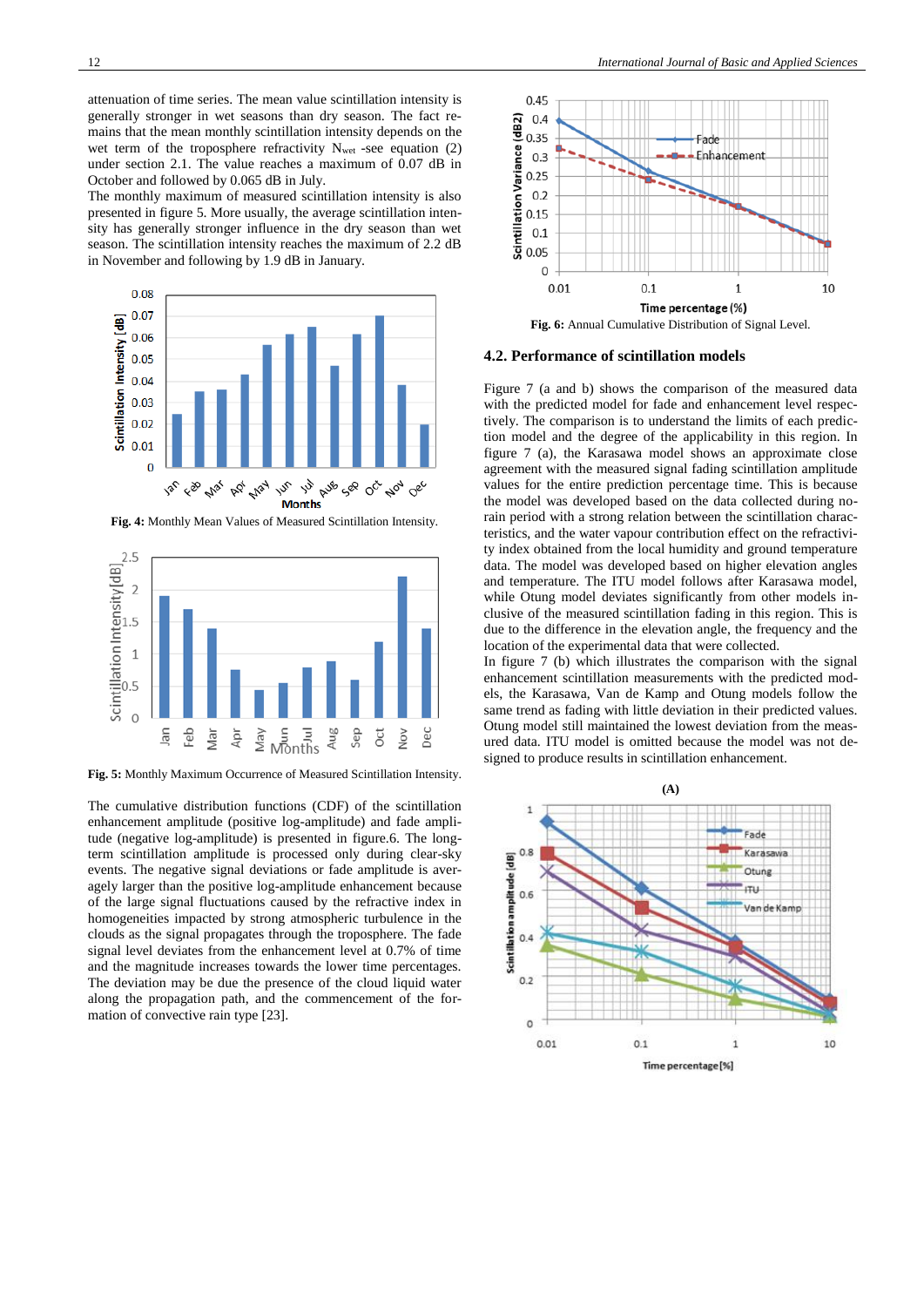

**Fig. 7:** Comparison of the Measured Data with the Predicted Model for (A) Fade and (B) Enhancement.

The comparison between the measured and the models can better be presented based on the statistical analysis using the percentage fractional error as:

$$
\varepsilon = \frac{A(p)_{\text{measured}} - A(p) \text{predicted}}{A(p)_{\text{measured}}} 100\%
$$
\n(21)

Where A (p) is the Scintillation amplitude at a specific time percentage, p. The same is applicable to enhancement, E(p) as the case may be.

Table 1 presents the statistical comparison between fades and enhancement with scintillation prediction models. We observed that at all the percentages of time considered; Karasawa model gave the lowest percentage error with minimum error of about 7% at 1% of the time (scintillation fading and enhancement) and maximum of 20% and 25% at 10% of the time for scintillation fading and enhancement respectively. It follows closely to the Karasawa model is the ITU model for scintillation fading where the percentage error range between 19 and 63% at 0.01-10% of the time. All other models have a high error percentage with Otung model giving the highest error values for both fade and enhancement scintillation. Judging from this analysis and based on the present data, Karasawa model was found to be best fit for predicting propagation impairment relating to scintillation in the tropical region under consideration.

We also examined the seasonal variation of scintillation intensity as presented in figure 8. We observed strong scintillation events between November and March in the measured data, the Karasawa and Otung model. However, the reverse is the case for the remaining two models (Van de Kamp and ITU), which show weak scintillation event during the same months. The strong scintillation events may be as a result of high temperatures and the presence of convective clouds during the period. As a matter of fact, during this period, the ground temperature can be as high as  $32^{\circ}$ C, which is synonymous with the coverage of cumulus clouds across the sky [6]. Thus, it can be concluded that scintillation increases when the density of water vapour in the atmosphere is higher, which may be one of the reasons why it is more strongly revealed around the months of November and February, with its high temperatures and high humidity. However, the weak scintillation observed during same months by the ITU and Van de Kamp models may be as

a result of the high dependence on the Nwet of the rain events. This may also be one of the reasons why ITU model shows strong scintillation during the wet seasons. Scintillation strength is therefore, stronger during the dry-season months when compared to the wet season months. Furthermore, it can be stated that the high scintillation strength is associated with high humidity and Nwet in dry season. The summary of the monthly variability of standard deviation of the scintillation intensity is presented in Table 2.



**Fig. 8:** Monthly Variability of Standard Deviation of the Scintillation Intensity Compared with Prediction Models.

# **5. Conclusion**

Experimental analysis and comparison of clear-air scintillation prediction models have been presented in this paper. Four models, namely: Karasawa, ITU-R, Van de Kamp, Otung models were compared with the measured scintillation data obtained from the EUTELSAT-36B Ku-band en route over a tropical climate in Nigeria. The measured fades to stretch up to 0.92 dB at 0.01% of the time, while the measured enhancements stretch up to 0.83 dB at 0.01% of the time. Scintillation strength is also observed to be stronger during the dry season when compared to the wet season in this region. Based on the percentage fractional error statistical analysis, Karasawa model gave the lowest percentage error with minimum error of about 7% when compared with the measured scintillation data. This is closely followed by the ITU scintillation model. In overall, Karasawa model gave the best scintillation intensity predictions and found to be suitable for use in Akure and its environs.

**Table 1:** Percentage Fractional Error of the Models

| Time Percentage | <b>Fractional Error</b> % |          |             |             |          |             |          |  |  |  |
|-----------------|---------------------------|----------|-------------|-------------|----------|-------------|----------|--|--|--|
|                 | Fades                     |          |             | Enhancement |          |             |          |  |  |  |
|                 | Karasawa                  | ITU      | Van de Kamp | Otung       | Karasawa | Van de Kamp | Otung    |  |  |  |
| 0.01            | 15.83331                  | 25.21377 | 56.15921    | 62.46375    | 12.73090 | 56.52032    | 66.81157 |  |  |  |
| 0.1             | 14.56581                  | 31.99118 | 48.38463    | 65.54942    | 16.75449 | 50.67971    | 68.82811 |  |  |  |
|                 | 7.094454                  | 19.03890 | 57.05565    | 73.72232    | 7.981261 | 70.94454    | 79.27787 |  |  |  |
| 10              | 20.17614                  | 63.50948 | 75.73170    | 84.62059    | 25.94075 | 76.84281    | 86.84281 |  |  |  |